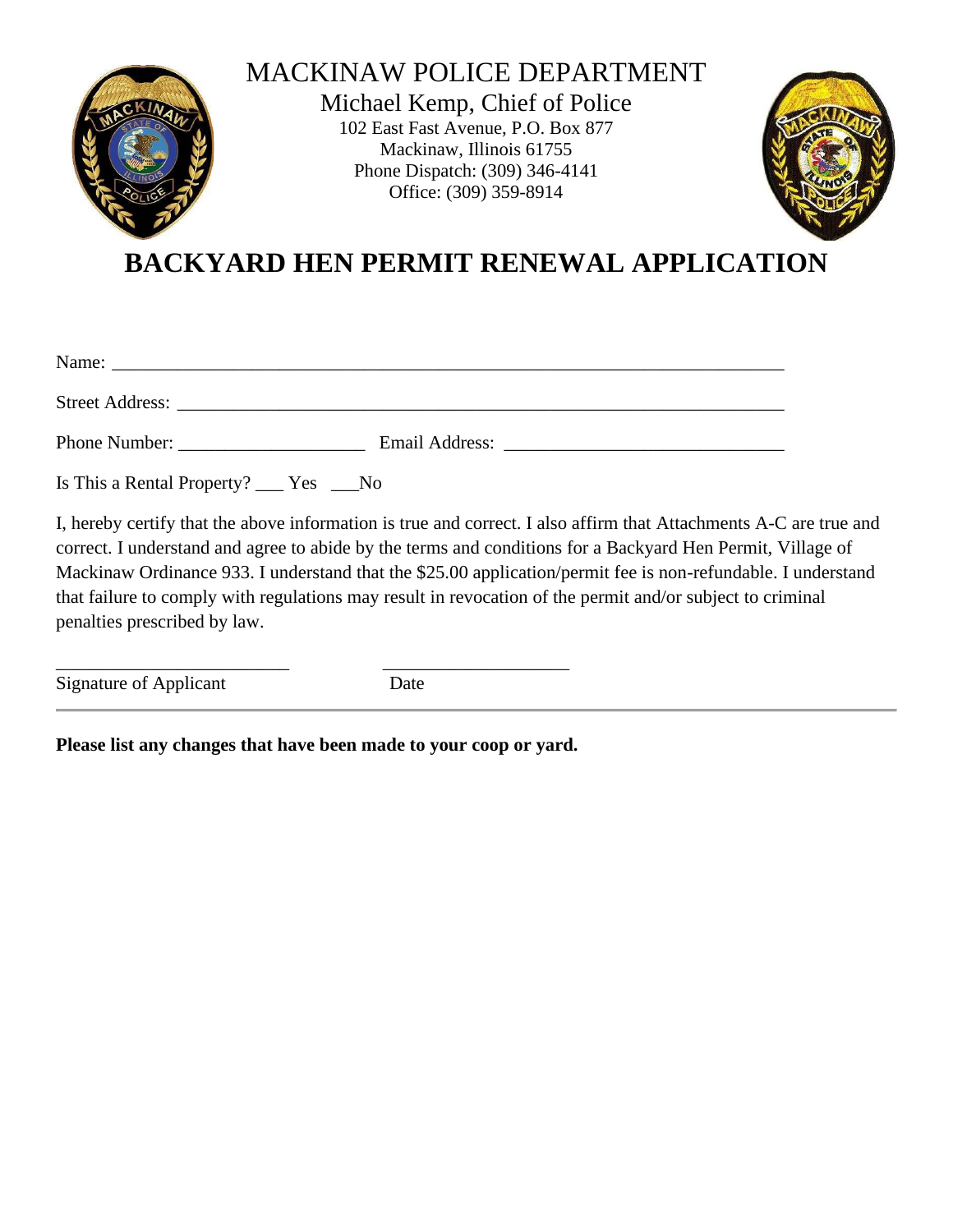| <b>Amount Paid: \$__________</b>                          | Date: $\_\_$                                                                                               |  |
|-----------------------------------------------------------|------------------------------------------------------------------------------------------------------------|--|
|                                                           | __Applicant Meets Requirements ___Applicant Does Not Meet Requirements ___Applicant has Corrections Needed |  |
| <b>Comments:</b>                                          |                                                                                                            |  |
|                                                           |                                                                                                            |  |
|                                                           |                                                                                                            |  |
|                                                           |                                                                                                            |  |
| __Approved __Denied                                       |                                                                                                            |  |
|                                                           |                                                                                                            |  |
|                                                           |                                                                                                            |  |
| <b>Permitted Number of Hens</b>                           |                                                                                                            |  |
| <b>Issuance Date</b><br>the control of the control of the |                                                                                                            |  |
| <b>Expiration Date</b>                                    |                                                                                                            |  |
| <b>Permit Number</b>                                      |                                                                                                            |  |
|                                                           |                                                                                                            |  |
| <b>Police Chief or Designee</b>                           | <b>Date</b>                                                                                                |  |

Attachment A (Complete ONLY if changes have occurred)

Draw the chicken coop and run including the dimensions of each. Briefly describe materials being used to construct the coop and run.